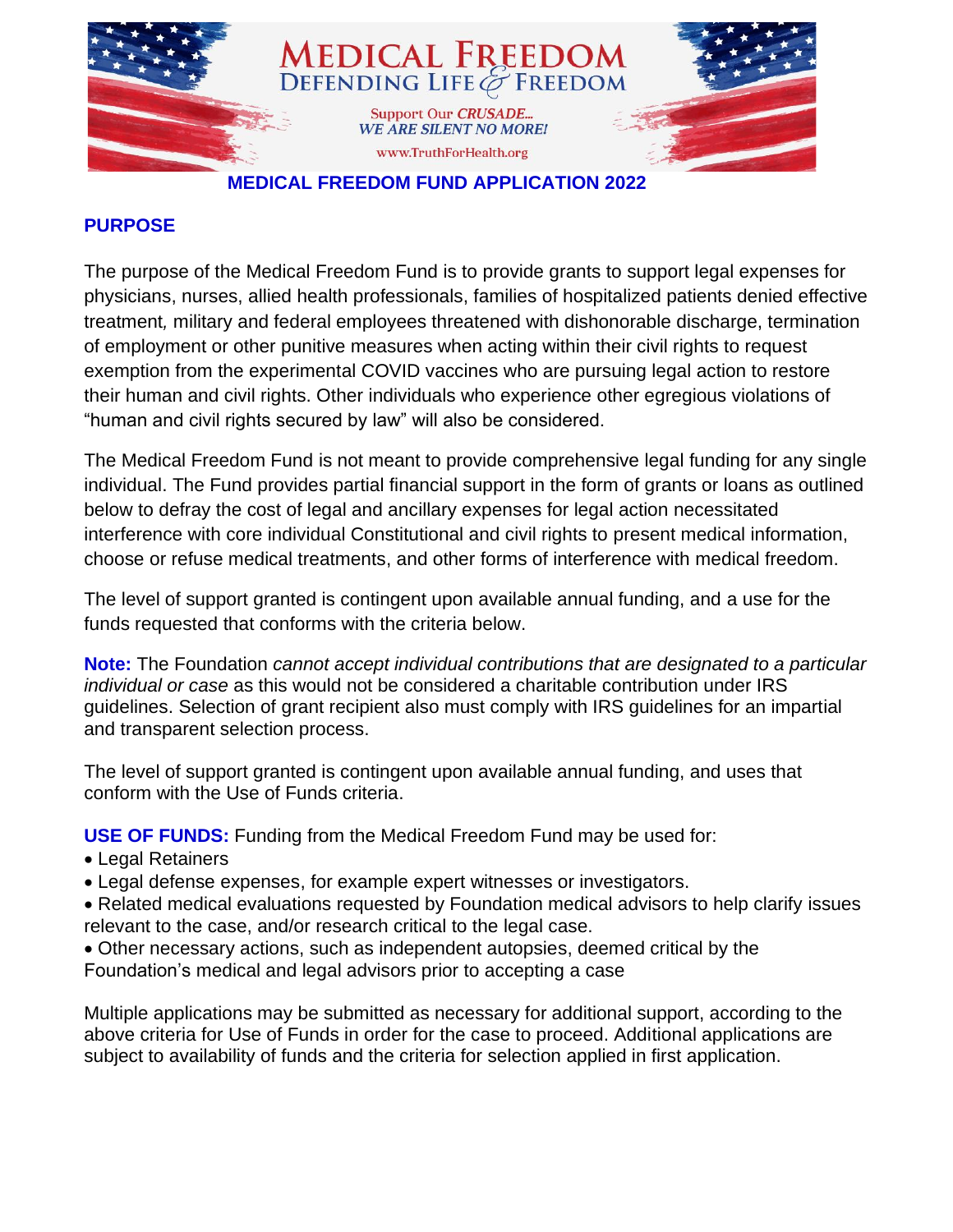

# **TYPES OF FINANCIAL SUPPORT**

### I. Medical Freedom Grants:

Medical Freedom Grants are extended based on IRS guidelines for a public charity allowed to award legal defense grants to defend "human and civil rights secured by law." Grants are also available in situations where contingency cases and the expectation of financial recovery and financial settlement are not likely to be feasible, due to the nature of the lawsuit. Foundation grants monies are not required to be returned to the Foundation. Funding will be paid only to the attorney of record to the firm's Trust Account.

### II. Medical Freedom Loan Fund:

The loan fund may be used in a case with potential broad applicability for the public good and/or public safety when there is a reasonable expectation of recovery and settlement at the conclusion of the case. At the discretion of the Foundation officers, and in compliance with relevant IRS guidelines, this fund may be considered for retainers and other legal fees in cases of national impact involving plaintiff/s, including but not limited to multiple plaintiffs. As with Medical Freedom grants, such loans also must comply with the Foundation's Use of Funds criteria.

Loans are secured by the attorney of record when the case is accepted by the attorney *on a contingency basis*. All funding provided by the Foundation is re-paid out of the settlement from the attorney's contingency fee at the conclusion of the case. The Foundation accepts the risk associated in providing the loan in the event there is no financial compensation recovered. A formal loan agreement will be obtained from the attorney of record and his/her client upon acceptance of the funding.

Recognizing that not all donations will be granted immediately or that not all donations will be granted at any given time, the Foundation recognizes the need to invest those un-granted funds in suitable investments for growth, preservation, diversification and increase of value to support legitimate Foundation expenses and initiatives. In furtherance thereof, it shall be permissible to deploy said un-granted assets in any arms-length investment in any suitable investment class; whether debt, equity, participation or otherwise in private or public companies or individual people, legal or natural. The objective of this authorization is in furtherance of the Foundation's stated goals and pursuits.

# **REFERRALS AND ELIGIBILITY**:

## The Fund will support:

o military and federal employees threatened with dishonorable discharge, termination of employment or other punitive measures when acting within their civil rights to request exemption from the experimental COVID vaccines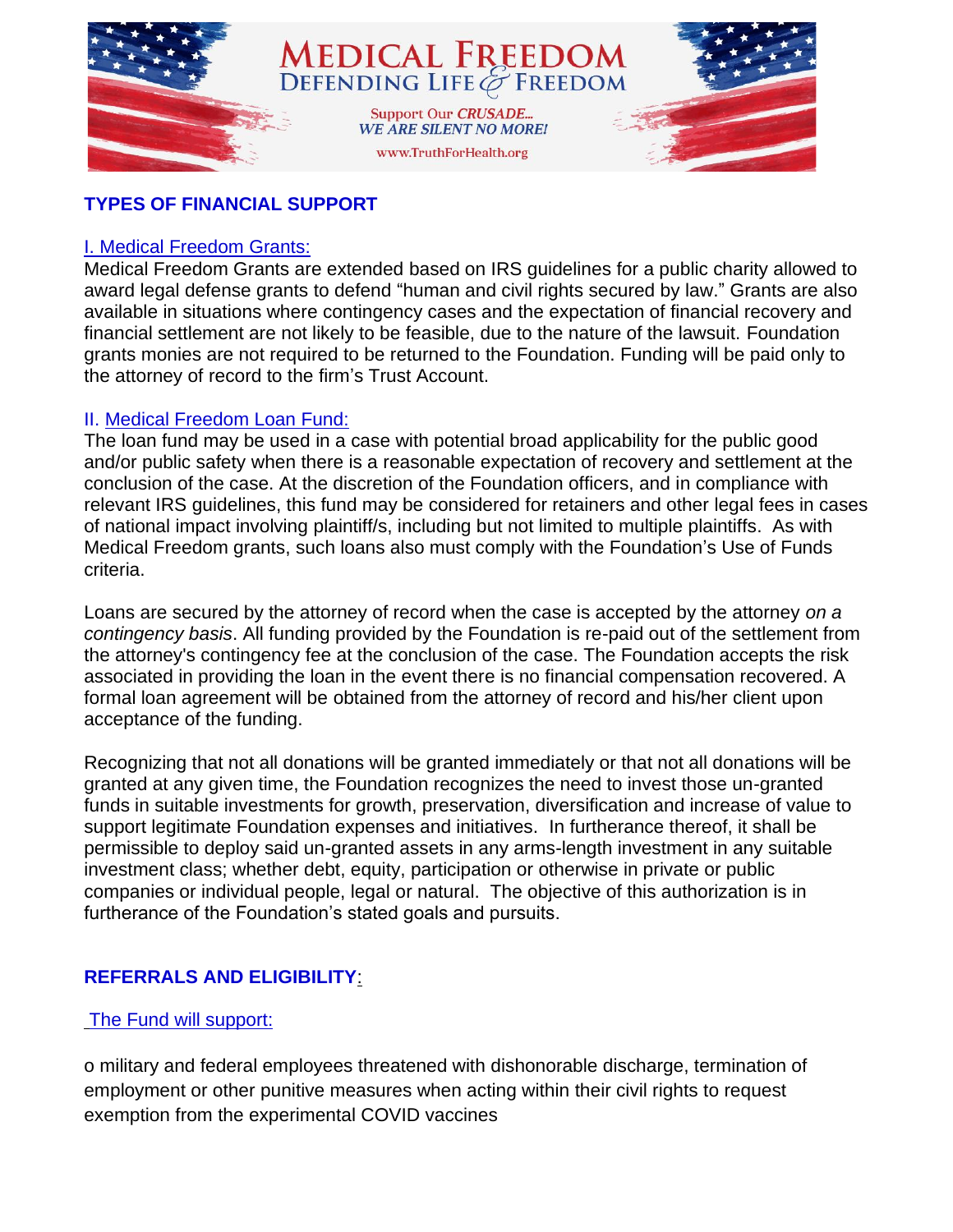

o licensed and/or credentialed medical and allied health professionals who are currently working in the healthcare field, and subjected to medical censorship affecting their license and/or delivery of medical care;

o families pursuing legal recourse for patients who died due to lack of adequate treatment as a result of medical censorship and/or violation of patient's fundamental rights to request or refuse a specific medical treatment.

o individuals who experience other egregious violations of "human and civil rights secured by law" will also be considered.

## Uses of Funds:

• Funds will be used toward legal activities relative to issues associated with loss of licensure, loss of employment and livelihood, and legal case support.

• Individuals who need assistance may be referred by their attorney or apply directly to the Foundation for review by the Medical Freedom Fund Committee which is comprised of independent volunteers who are licensed professionals in the legal and medical fields and patient advocates approved by the CEO of the Truth for Health Foundation. Any member of the Committee must disclose conflicts of interest related to an application and recuse themselves if a conflict exists for a given case. These disclosures will be maintained on file in the Truth for Health Foundation offices.

## **SELECTION AND DISTRIBUTION**

• All individuals or referrals who are requesting assistance must complete a Medical Freedom Fund Confidentiality Agreement and Medical Freedom Fund Application, available on the Truth for Health Foundation website.

• Applications for eligibility are screened by the CEO of the Truth for Health Foundation and/or appropriate staff. Eligible applications are forwarded to the Medical Freedom Fund Committee for review and decision making. The Committee will convene as necessary (due to volume, criticality, and urgency) to approve a distribution from the Fund.

• Applicants will be notified by the Truth for Health Foundation of the Committee's decision within three (3) business days.

• Distributions from the Fund will be made directly to the attorney of record after the law firm submits a detailed invoice to the Foundation for payment. This ensures compliance with Use of Funds criteria as requested on the application and as approved by the Medical Freedom Fund Committee. All invoices and expenditures will be approved by the CEO of the Truth for Health Foundation.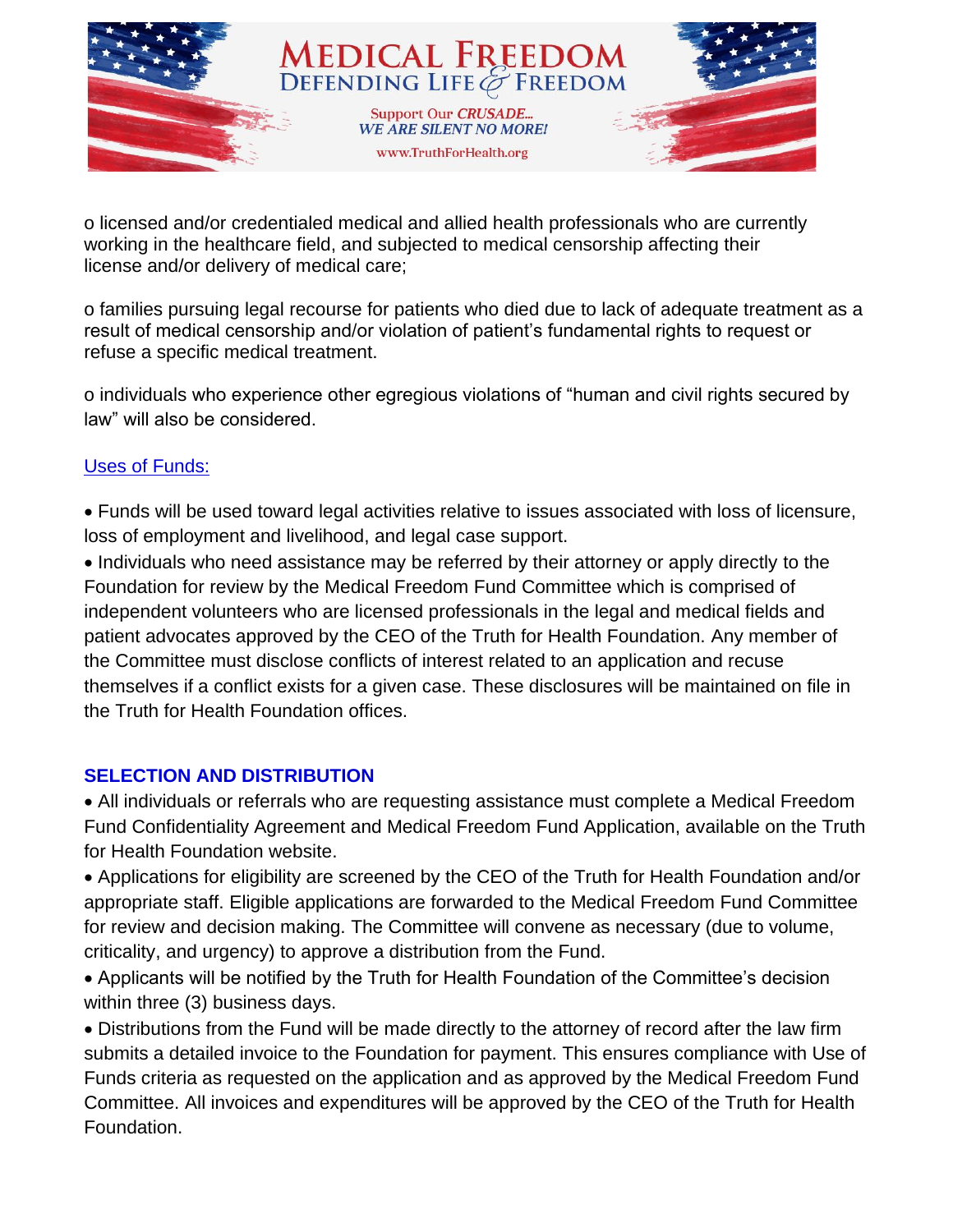

# **MEDICAL FREEDOM FUND APPLICATION 2022**

#### **Summary: Use of Funds**

- Legal Retainers
- Legal defense expenses such as expert witnesses or investigators
- Related medical/scientific evaluations and research critical to the case
- Other necessary actions, such as independent autopsies, or other actions deemed critical by the Foundation's medical and legal advisors prior to accepting a case

**Multiple applications may be submitted as necessary for additional support, according to the above criteria, in order for the case to proceed. Additional applications are subject to availability of funds and the criteria for selection applied in the first application.**

**Having read the above, please complete the following to apply:**

| <b>Applicant Information</b>                                                                                                               |  |  |  |  |  |
|--------------------------------------------------------------------------------------------------------------------------------------------|--|--|--|--|--|
|                                                                                                                                            |  |  |  |  |  |
|                                                                                                                                            |  |  |  |  |  |
|                                                                                                                                            |  |  |  |  |  |
|                                                                                                                                            |  |  |  |  |  |
|                                                                                                                                            |  |  |  |  |  |
| Use of Funding and Requested Amount (check all that apply):                                                                                |  |  |  |  |  |
| Legal Retainer                                                                                                                             |  |  |  |  |  |
| Legal defense expenses, such as expert witnesses or investigators                                                                          |  |  |  |  |  |
| Related medical evaluations and/or research, critical to the case<br>$\overline{\phantom{a}}$                                              |  |  |  |  |  |
| Other necessary actions, including independent autopsies, as deemed critical to the case by the<br>Foundation's medical and legal advisors |  |  |  |  |  |
|                                                                                                                                            |  |  |  |  |  |

If the request is for multiple purposes, please provide individual amount requests: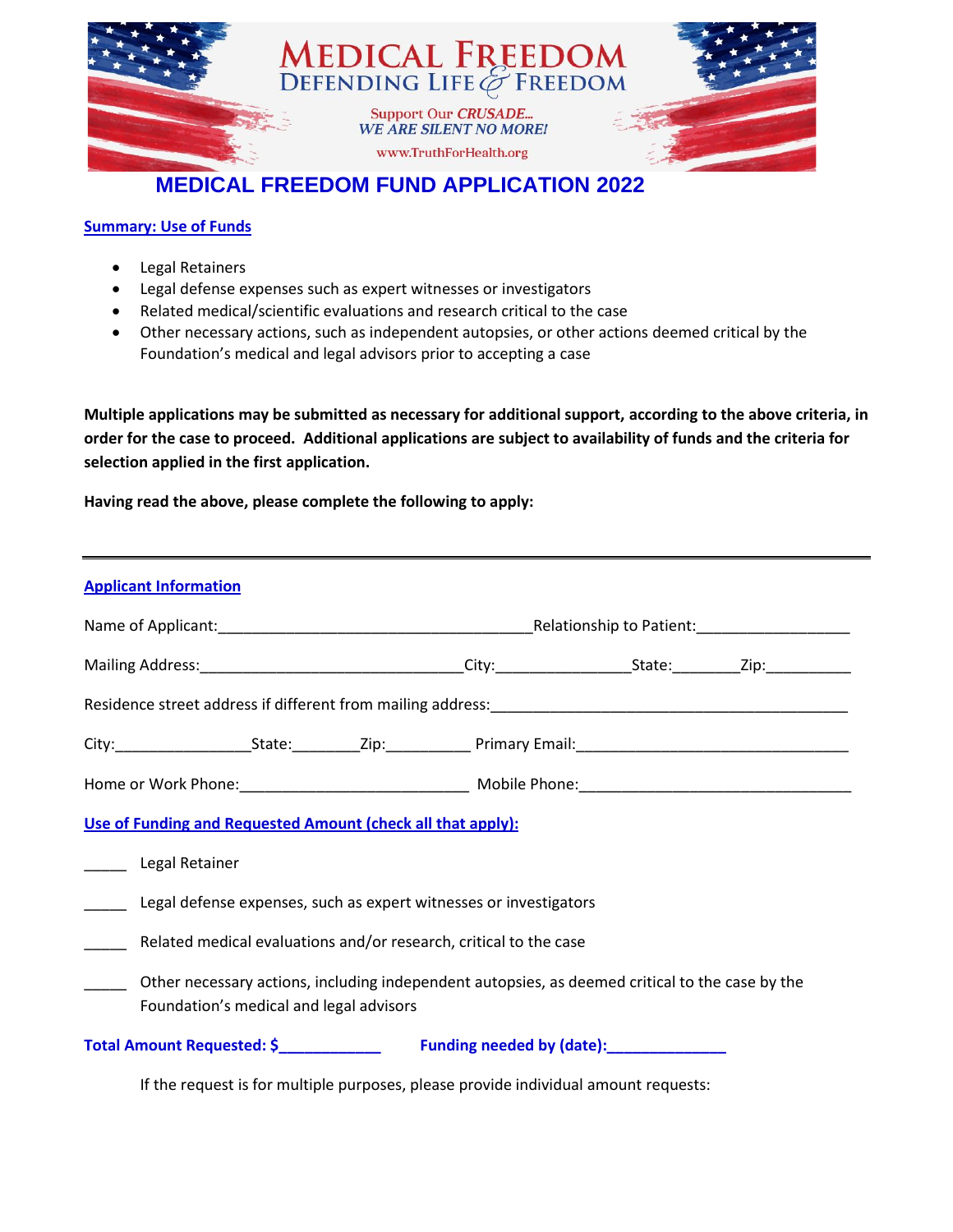|                                                                                                                                                | <b>MEDICAL FREEDOM</b><br>DEFENDING LIFE & FREEDOM<br>Support Our CRUSADE<br>WE ARE SILENT NO MORE!<br>www.TruthForHealth.org |  |
|------------------------------------------------------------------------------------------------------------------------------------------------|-------------------------------------------------------------------------------------------------------------------------------|--|
|                                                                                                                                                |                                                                                                                               |  |
| What is the total estimated cost of your legal efforts? \$                                                                                     |                                                                                                                               |  |
| Provide a description of financial need and the reasons these funds are necessary for the represented                                          |                                                                                                                               |  |
| individual and for the attorney:                                                                                                               |                                                                                                                               |  |
|                                                                                                                                                |                                                                                                                               |  |
|                                                                                                                                                |                                                                                                                               |  |
|                                                                                                                                                |                                                                                                                               |  |
| Brief Description of the Case: Please attach a WORD file of additional details and/or the formal complaint.                                    |                                                                                                                               |  |
|                                                                                                                                                |                                                                                                                               |  |
|                                                                                                                                                |                                                                                                                               |  |
|                                                                                                                                                |                                                                                                                               |  |
| Attorney has been retained? YES____ NO________                                                                                                 |                                                                                                                               |  |
| Name of Attorney                                                                                                                               | Name of Firm:                                                                                                                 |  |
|                                                                                                                                                |                                                                                                                               |  |
| Phone Number (office) _______________________ (cell)____________________________                                                               |                                                                                                                               |  |
|                                                                                                                                                |                                                                                                                               |  |
| Yes<br>Has the case been filed?<br>No                                                                                                          |                                                                                                                               |  |
| What medical censorship or infringement of human or civil rights related to medical freedom has occurred that<br>has resulted in legal action? |                                                                                                                               |  |
|                                                                                                                                                |                                                                                                                               |  |
|                                                                                                                                                |                                                                                                                               |  |
|                                                                                                                                                |                                                                                                                               |  |
|                                                                                                                                                |                                                                                                                               |  |